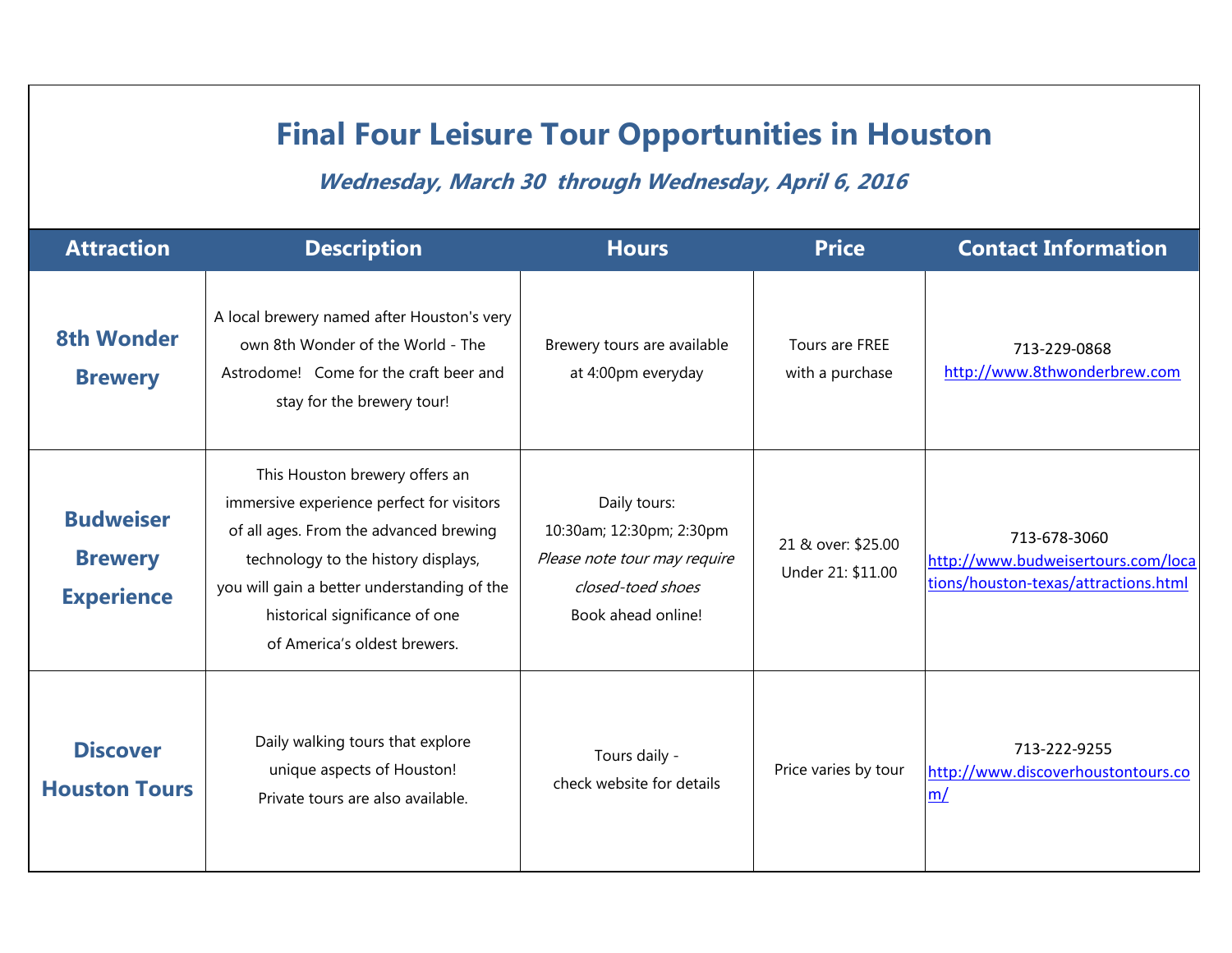| <b>Attraction</b>                                                   | <b>Description</b>                                                                                                                                                                              | <b>Hours</b>                                                                                                                                                                                                                                            | <b>Price</b>                                                                                           | <b>Contact Information</b>                                                              |
|---------------------------------------------------------------------|-------------------------------------------------------------------------------------------------------------------------------------------------------------------------------------------------|---------------------------------------------------------------------------------------------------------------------------------------------------------------------------------------------------------------------------------------------------------|--------------------------------------------------------------------------------------------------------|-----------------------------------------------------------------------------------------|
| <b>The Heritage</b><br><b>Society at Sam</b><br><b>Houston Park</b> | Explore the history of Houston, and Texas,<br>through historic homes dating from 1823.<br>Located in the beautiful Sam Houston Park<br>in downtown Houston.                                     | Tuesday-Saturday<br>10:00 am & 11:30 am<br>1:00 pm & 2:30 pm                                                                                                                                                                                            | Children (0-5)<br><b>FREE</b><br>Students (6-18) \$6.00<br>Adults<br>\$15.00<br>Seniors 65+<br>\$12.00 | 713-655-1912<br>http://www.heritagesociety.org/                                         |
| <b>Houston City</b><br><b>Tours</b>                                 | See Houston from the top of a red double<br>decker bus! Take a hour and half tour of<br>some of Houston's most popular sights with<br>a knowledgeable on board guide.<br>Reservations required. | Tours daily:<br>10:00am; 11:30am & 1:00pm                                                                                                                                                                                                               | \$1.00<br>Infants<br>\$19.95<br>Child<br>\$29.95<br>Adult<br>\$25.95<br>Senior                         | 832-388-8434<br>http://www.houstoncitytours.us/tours-<br>attractions/houston-city-tour/ |
| <b>Houston</b><br><b>Walking Food</b><br><b>Tours</b>               | Eat like a local! Each walking tour explores<br>the cuisine of a different neighborhood, so<br>come hungry. Reservations required.                                                              | <b>DOWNTOWN</b><br>Saturday, April 2nd 4:00pm<br>\$59.00 (3.5 hours)<br><b>MONTROSE</b><br>Thursday, March 31st 5:00pm<br>\$89.00 (3.5 hours)<br>THE HEIGHTS<br>Saturday, April 2nd 4:00pm                                                              | \$59.00-\$89.00                                                                                        | http://www.visithoustontexas.com/culi<br>nary-tours/                                    |
| <b>Karbach</b><br><b>Brewing</b><br><b>Company</b>                  | Get a behind the scenes tour of a<br>favorite local brewery!<br>With beer names like Sympathy for the<br>Lager, Rodeo Clown, Double IPA,<br>and Weisse Versa Wheat -<br>how can you resist?     | No reservations - first come, first<br>served - tours are limited to 25<br>people.<br>Tours: Weekdays 3:00pm;<br>5:00pm & 7:00pm<br>Saturday (April 2nd) hourly on<br>the hour 1:00pm-7:00pm<br>Sunday (April 3rd): hourly on the<br>hour 1:00pm-5:00pm | Tours are FREE<br>of charge                                                                            | 713-680-8886<br>http://karbachbrewing.com                                               |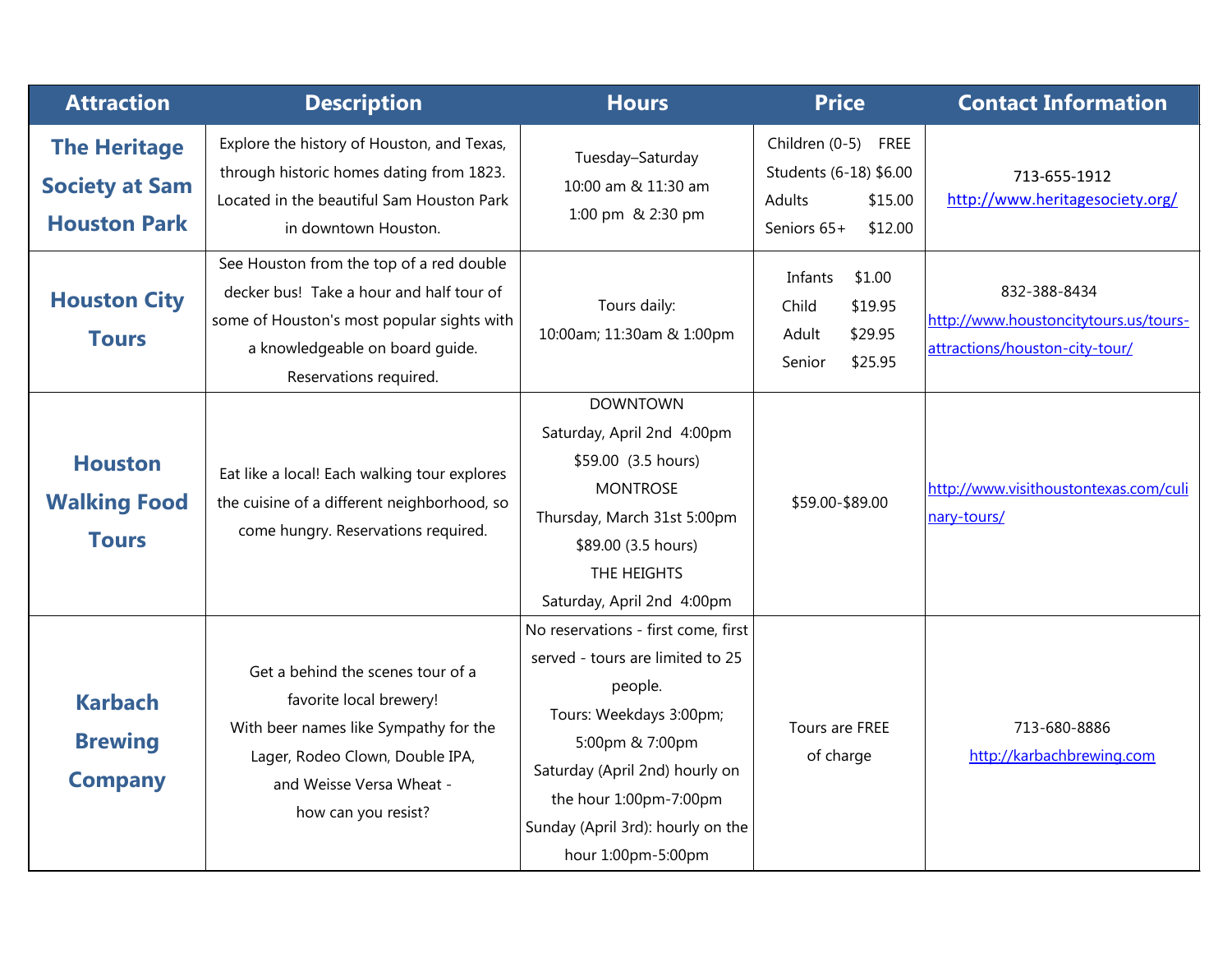| <b>Attraction</b>                                       | <b>Description</b>                                                                                                                                                                                                                                                                                                                 | <b>Hours</b>                                                                                                                                                                                         | <b>Price</b>                                                                                     | <b>Contact Information</b>                                                     |
|---------------------------------------------------------|------------------------------------------------------------------------------------------------------------------------------------------------------------------------------------------------------------------------------------------------------------------------------------------------------------------------------------|------------------------------------------------------------------------------------------------------------------------------------------------------------------------------------------------------|--------------------------------------------------------------------------------------------------|--------------------------------------------------------------------------------|
| <b>Minute Maid</b><br><b>Park</b>                       | Go behind the scenes of<br>hometown favorites The Astros!<br>See Historic Union Station, the Broadcasting<br>Booth, Press Box, then into a Luxury Suite.<br>Take a Field Lap to the Dugout, Bullpen and<br>the Manual Scoreboard.                                                                                                  | 10:00am<br>Tours daily<br>& 12:00noon<br>Book ahead online!                                                                                                                                          | Child (3-12)<br>\$7.00<br>Military<br>\$9.00<br>\$11.00<br>Adult<br>Senior $(65+)$<br>\$9.00     | 713-259-8996<br>http://houston.astros.mlb.com/hou/b<br>allpark/tours/daily.jsp |
| <b>Saint Arnold</b><br><b>Brewing</b><br><b>Company</b> | See behind the scenes of<br>Texas' oldest craft brewery!                                                                                                                                                                                                                                                                           | Tours:<br>Weekdays at 3:30pm<br>Saturdays (April 2nd) at<br>12:00noon, 1:00pm, 2:00pm                                                                                                                | Weekday tours: FREE<br>Saturday: \$10.00<br>(includes souvenir glass<br>& 4 samples)             | 713-686-9494<br>http://www.saintarnold.com/visit/                              |
| <b>Segway Tours</b><br>of Houston                       | <b>Explore Central Houston</b><br>in style on a Segway!                                                                                                                                                                                                                                                                            | Tours daily:<br>10:00am; 12noon;<br>2:00pm; 4:00pm & 6:00pm<br>Book ahead!                                                                                                                           | \$80.00 per person<br>for a 2-hour tour                                                          | http://segwaytoursofhouston.com                                                |
| <b>Space Center</b><br><b>Houston</b>                   | Space Center Houston is the official visitors<br>center for NASA's Johnson Space Center.<br>See rockets, the original Mission Control<br>that was used during the Apollo Missions<br>and check out the newly opened<br>Independence Plaza. You can view all the<br>sites on a 90-minute tram tour operating<br>throughout the day! | March 30th<br>10am-5pm<br>March 31st<br>10am-5pm<br>April 1st<br>10am-5pm<br>April 2nd<br>9am-7pm<br>April 3rd<br>9am-7pm<br>April 4th<br>10am-5pm<br>April 5th<br>10am-5pm<br>April 6th<br>10am-5pm | Children (0-3) FREE<br>Kids (4-11)<br>\$19.95<br>Adults (12-64) \$24.95<br>Seniors (65+) \$22.95 | 281-244-2100<br>http://spacecenter.org                                         |